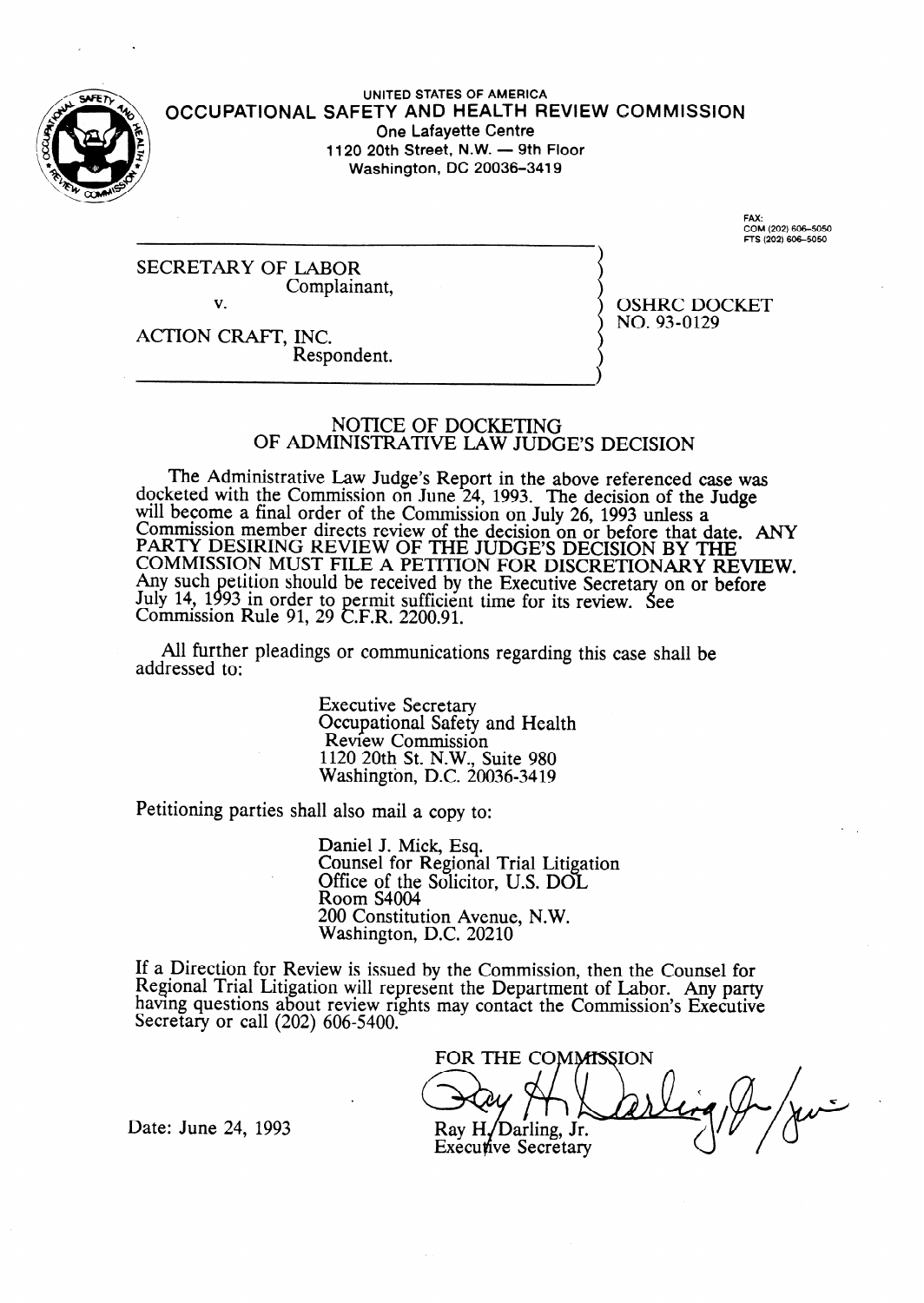## DQCKET NO. 93-0129

## NOTICE IS GIVEN TO THE FOLLOWING:

Daniel J. Mick, Esq.<br>Counsel for Regiona Counsel for Regional Trial Litigation<br>Office of the Solicitor U.S. DOI Since of the Sonettor, C.S. DOL -room S<sub>1991</sub>.<br>200 Constitut  $W$ ashington, D.C. 20210  $\mathcal{C}$  and  $\mathcal{C}$  2021,  $\mathcal{C}$  2021  $\mathcal{C}$ 

Regional Solicitor Office of the Solic Suite 339 1371 Peac Atlanta, GA 30309 U.S. DOL

Mr. John Guard, Vice-President ACHOIL CITAL, INC.<br>2603 Andelusie Peuleverd 2005 Anualusia **D**<br>Cape Coral, EL 3 Cape Coral,  $FL$  33909

Edministrative Education Review Commission  $Room\ 240$ 865 Peachtree Stree Atlanta, G.  $\frac{1}{\sqrt{2}}$ 

00106492754:04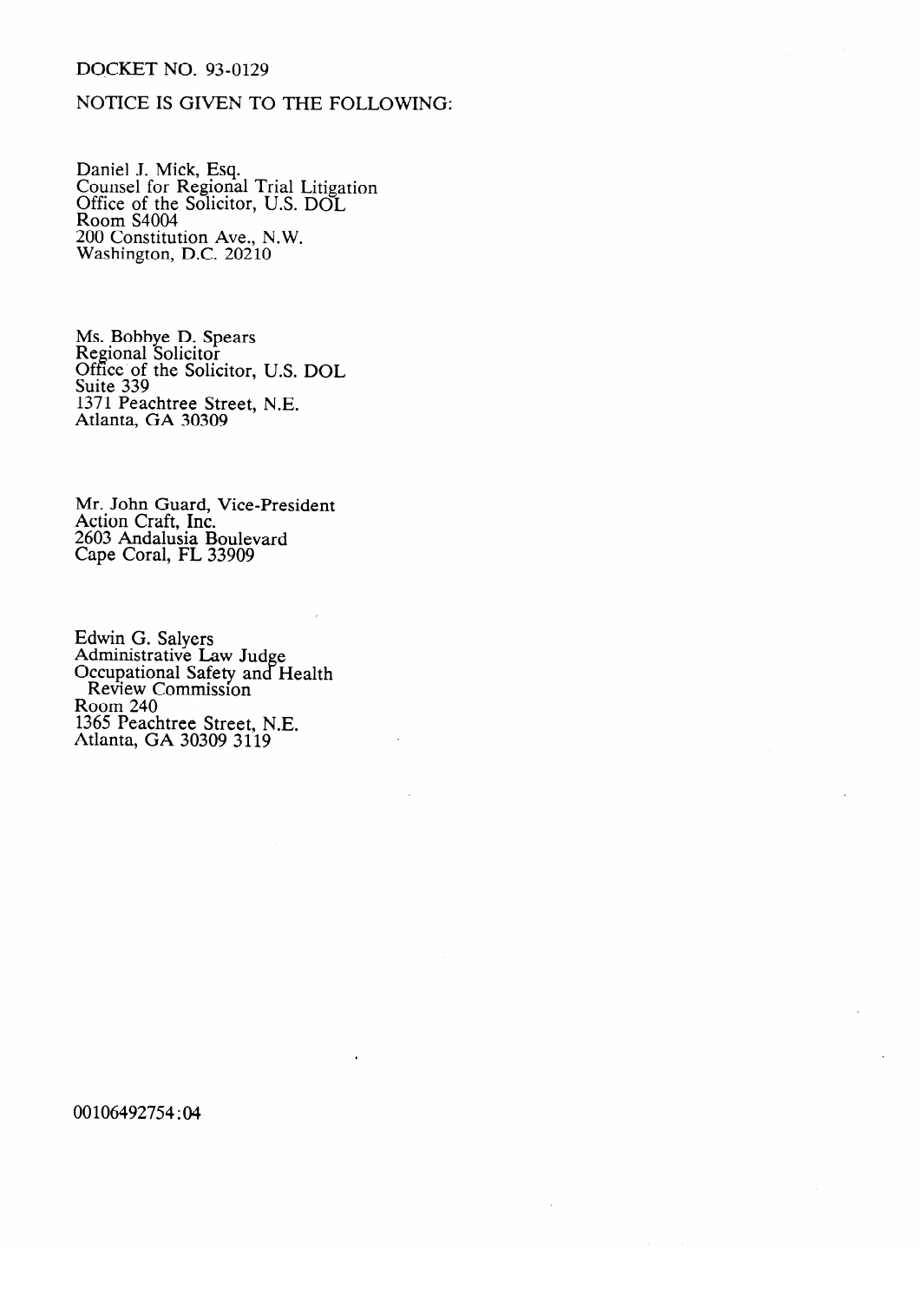

#### **UNITED STATES OF AMERICA**  OCCUPATIONAL SAFETY AND HEALTH REVIEW COMMISSION 1365 PEACHTREE STREET, NE., SUITE **240 ATLANTA,** GEORGIA 30309-3 119

PHONE FAX COM **(404)347-4197**  FTS **(404)** 347-4197

COM **(404)** 347-0113 f=Ts **(404) 347-0113** 

| SECRETARY OF LABOR, |  |
|---------------------|--|
| Complainant,        |  |
|                     |  |
| v.                  |  |
| ACTION CRAFT, INC., |  |
| Respondent.         |  |
|                     |  |

OSHRC Docket No. 93-129

**APPEARANCES:** 

Stephen Alan Clark, Esquire<br>Office of the Solicitor U. S. Department of Labor Fort Lauderdale, Florida For Complainant

For Complainant

Mr. John E. Guard Vice-President Action Craft, Inc. **Cape Coral, Florida** For Respondent Pro Se

For Respondent Ro Se

Before: Administrative Law Judge Edwin G. Salvers  $\mathcal{L}$ 

## **DECISION AND ORDER**

The respondent, Action Craft, Inc., manufactures small draft fishing boats at a facility The respondent, Action Craft, Inc., manufactures small draft fishing boats at a facility  $\sum_{i=1}^{n}$  in Cape Coral, Florida. It employs approximately eighteen people in this manufacturing in this manufacturing in this manufacturing in this manufacturing in this manufacturing in this manufacturing in this man

On June 18, 1992, Compliance Officer S. J. Martin inspected respondent's operation under the provisions of the Occupational Safety and Health Act (29 U.S.C.  $\S$  651, et seq.). During the course of this inspection, Martin observed conditions which he believed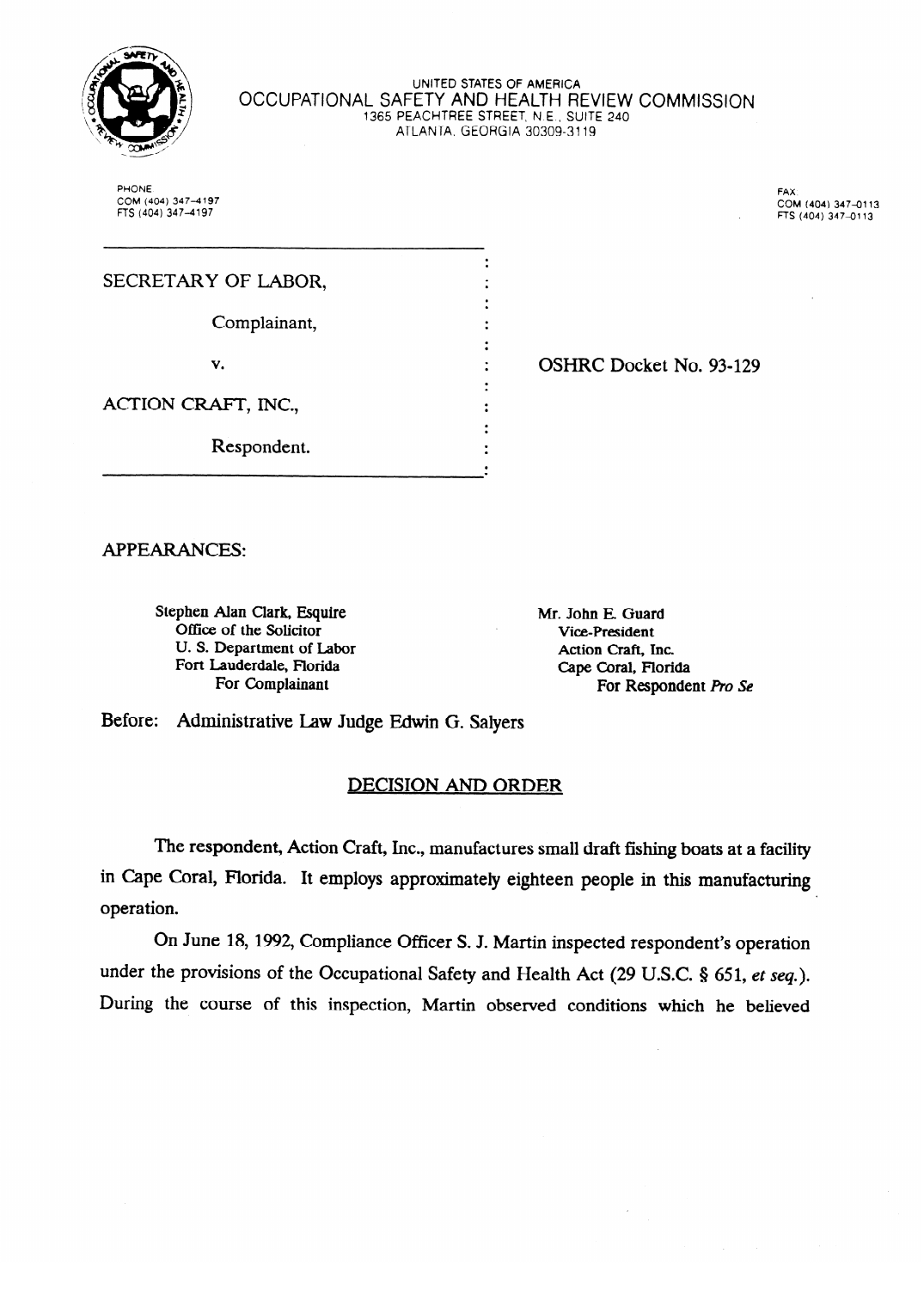constituted violations of the standards promulgated under the Act and on September 24, 1992, the Secretary issued a serious citation comprised of the following eight items:<sup>1</sup>

Item 1

A violation of 29 C.F.R. § 1910.22(b)(1) resulting from respondent's failure to post load limit signs in a storage area located above the restroom and breakrooms in respondent's facility.

Item 2

A violation of 29 C.F.R.  $\S$  1910.23(c)(1) for respondent's failure to guard with standard railings the open sides of the overhead storage area to protect employees from fall hazards.

Item 3

A violation of  $Z$ ) c.f.  $\mathcal{X}$ ,  $\mathcal{Y}$  1910.106(e)(2)(iv)(V) for respondent's failure to use an approved self-closing valve on containers from which hammable liquids were dispensed.

Item 4

A violation of 29 C.F.R. § 1910.106(e)(6)(ii) for respondent's failure to electrically interconnect the nozzle and the container when dispensing flammable liquids from 55-gallon drums.

#### Item 5 **Item 5.5 pm**

A violation of 29 C.F.R. § 1910.178 for operating a powered industrial truck which had been modified by adding extensions to the forks without the manufacturer's approval. had by adding extensions to the forks with the forks with the manufacturer  $\mathbf{f}_{\mathbf{f}}$ 

#### Item 6

A violation of 29 C.F.R. § 1910.212(a)(1) for respondent's failure to provide guarding on the ingoing nip points of a cylinder machine.

<sup>&</sup>lt;sup>1</sup> Respondent was also issued two "other" items which were not contested and have become final orders of the Review Commission.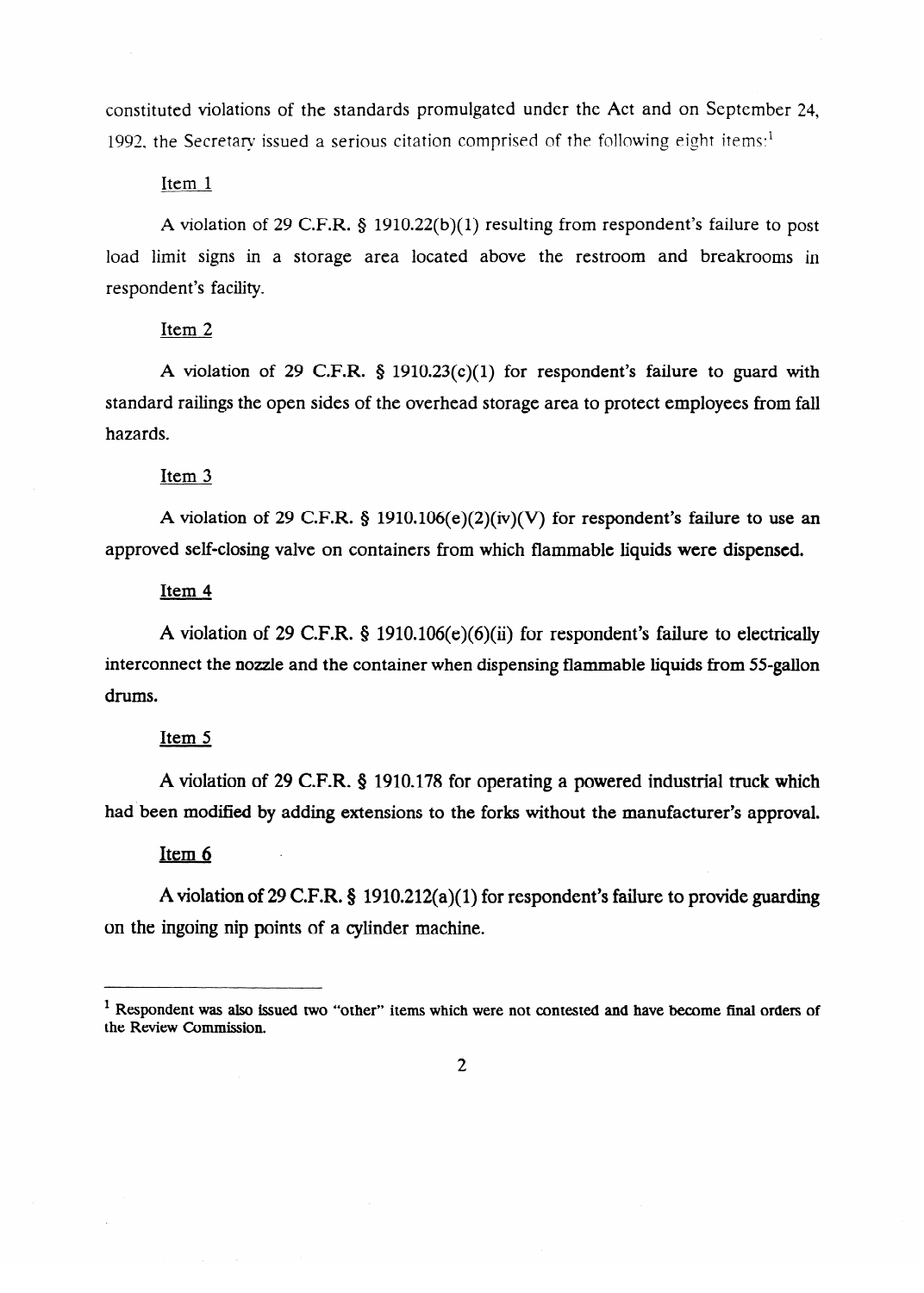### Item<sub>7</sub>

A violation of 29 C.F.R.  $\S$  1910.213(i)(1) for respondent's failure to enclose with guarding the non-working portions of the blade of a bandsaw used in its manufacturing process.

#### Item 8

Aviolation of 29 C.F.R. 8 1910.215 for respondent's failure to properly guard a bench grinder in the woodshop area.

The Secretary proposes a penalty of \$375 for each of the above described violations.

On October 8,1992, the respondent filed its notice of contest limited to the penalties assessed for each of the above described items. By letter dated October 17, 1992, respondent again indicated an intent to contest the penalties but raised some question as to whether the charge with respect to item 2 (the guarding of the open sides of the storage area) was proper. In an undated answer to the complaint received by the Review Commission on December 16, 1992, respondent raised a defense that it lacked knowledge of any of the alleged violations contained in the citation.

 $\sigma$  is matter cannot before the undersigned in Tampa, Fig. is defined in Tampa, Fig. in Tampa, Fig. is defined in  $\sigma$ May 6, 1993. Mr. John E. Guard, an officer of respondent corporation, represented the respondent acting pro se. respondent acting pro se.

Since it did not appear that respondent was disputing the factual allegations set forth Since it did not appear that respondent was disputing the factual allegations set forth in the body of the citation, this circumstance was verified by the court at the hearing (Tr.  $14-27$ ).

 $\overline{3}$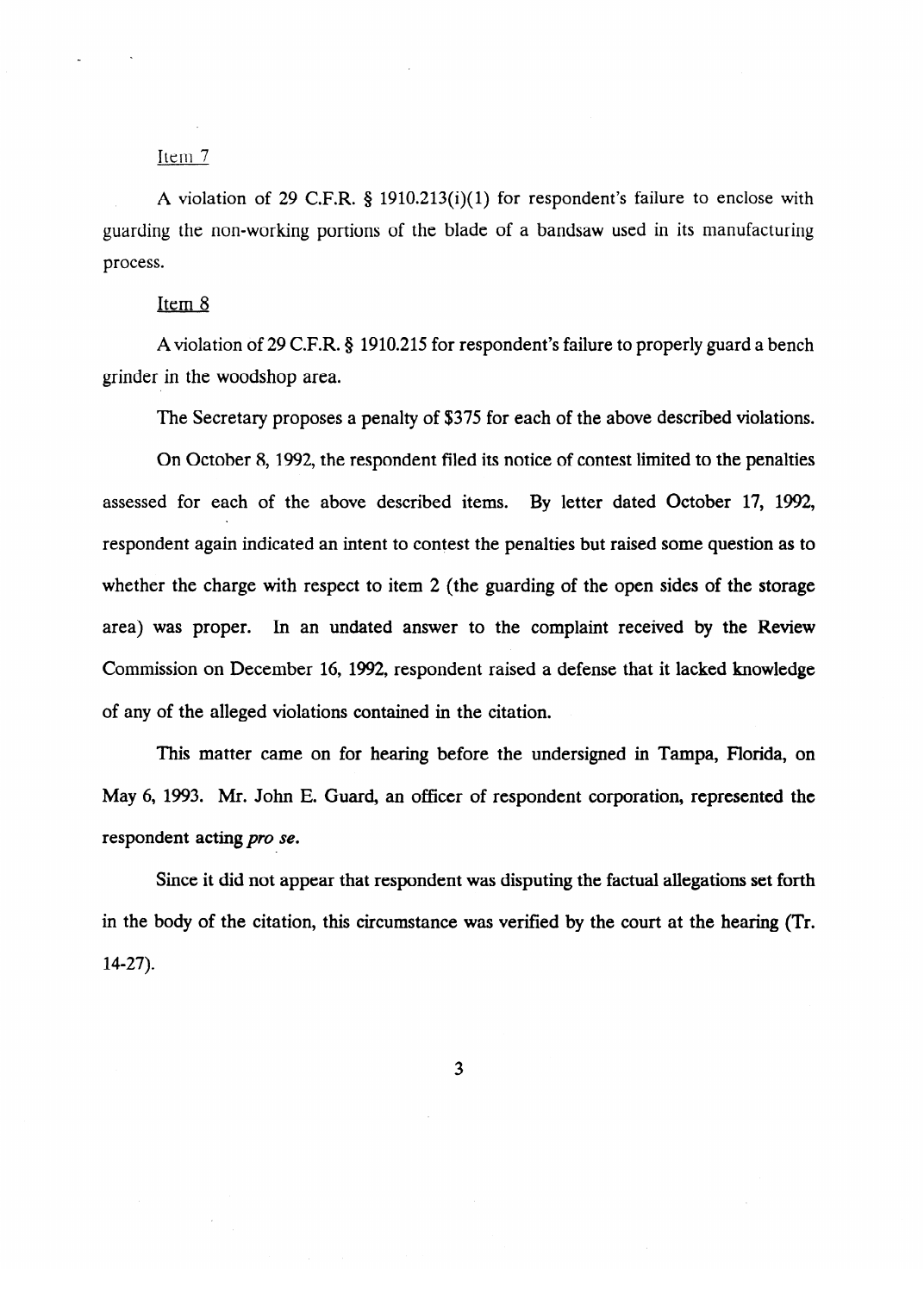Respondent's principal defense at the hearing was that respondent lacked knowledge that any of the items charged constituted a violation of the cited standards. Respondent urged that it had not been furnished notice of the requirements by the Occupational Safety and Health Administration prior to the inspection. This defense, of course, is untenable since the Secretary is not required to advise employers of the Act's requirements prior to making an inspection. The knowledge element of a charge relates to an awareness of the facts which constitute a violation of the standard and not the employer's knowledge of the standard's requirements. Shaw Construction, Inc., 6 BNA OSHC 1341, 1978 CCH OSHD ll 22,524 (No. 3324, 1978). Since all of the items cited were in plain view, the respondent should have known of these conditions or could have attained such knowledge through the exercise of reasonable diligence. *Waker Towing Corp.,* 14 BNA OSHC 2072, 1991 CCH OSHD 1 29,239 (No. 87-1359, 1991).

The sole issue in this case is whether or not the penalties proposed by the Secretary are appropriate under the circumstances of this case. In determining penalties, the Review Commission is required by section 17(j) of the Act to give due consideration to the size of the business of the employer, the gravity of the violations, the good faith of the employer, and the history of previous violations. These factors were initially considered by the compliance officer in arriving at the proposed penalties (Tr. 37.38), and full allowances were granted except in the case of good faith.

The Review Commission is the final arbiter in determining appropriate penalties. *Nacirema Operating Co., 1 BNA OSHC 1001, 1971-73 CCH OSHD ¶ 15,032 (No. 4, 1972).* While the Secretary's penalties were computed according to the guidelines set forth in the